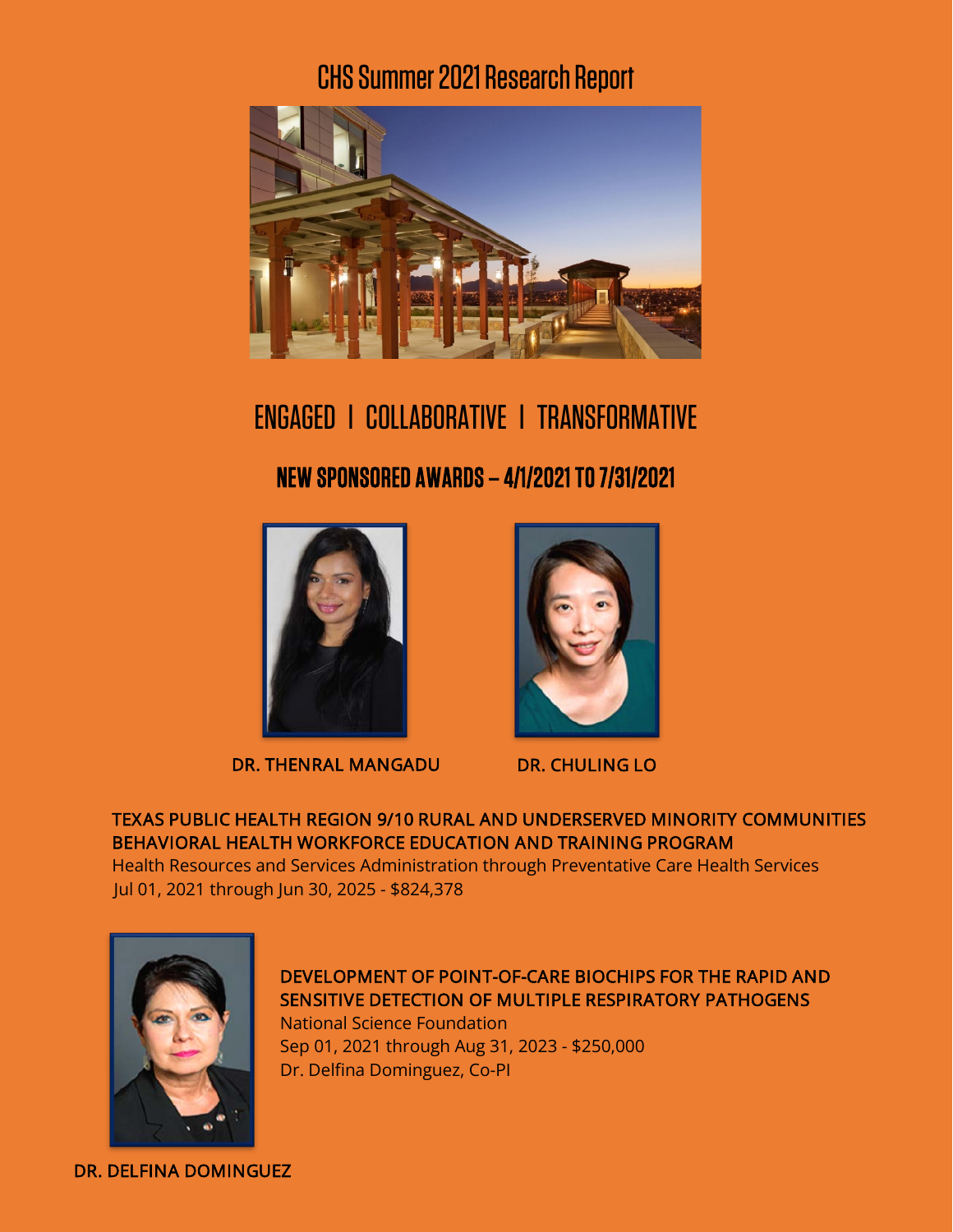

DR. BRUCE FRIEDMAN ALMA ARMENDARIZ



## TITLE IV-E: CHILD WELFARE SERVICES SOCIAL WORK TRAINING PROGRAM

Texas Department of Family and Protective Services Jul 01, 2021 through Jun 30, 2022 - \$376,443



#### DR. THENRAL MANGADU

### HISPANIC-SERVING INSTITUTION COORDINATED CAMPUS RESPONSE FOR SUICIDE PREVENTION

US Department of Education through Texas Health and Human Services Commission Jan 01, 2021 through Dec 31, 2025 - \$707,372 Dr. Thenral Mangadu, Co-PI



DEVELOPING EVIDENCE-BASED RESEARCH AND HEALTH LITERACY IN HEALTH SCIENCES STUDENTS FOR DISSEMINATING RELIABLE INFORMATION TO EXTENDED FAMILY MEMBERS

NIH-National Library of Medicine through Oak Ridge Associated Universities Jun 14, 2021 through Dec 30, 2021 - \$21,000 Dr. Joao Ferreira-Pinto, Co-PI

## DR. JOAO FERREIRA-PINTO



SYNTHETIC 3D MODEL OF THE CAROTID ARTERY TO STUDY EXERCISE-INDUCED CHANGES IN ENDOTHELIAL GENE EXPRESSION NIH-National Institute of General Medical Sciences Jan 01, 2021 through Dec 31, 2023 - \$453,000

DR. ALVARO GUROVICH